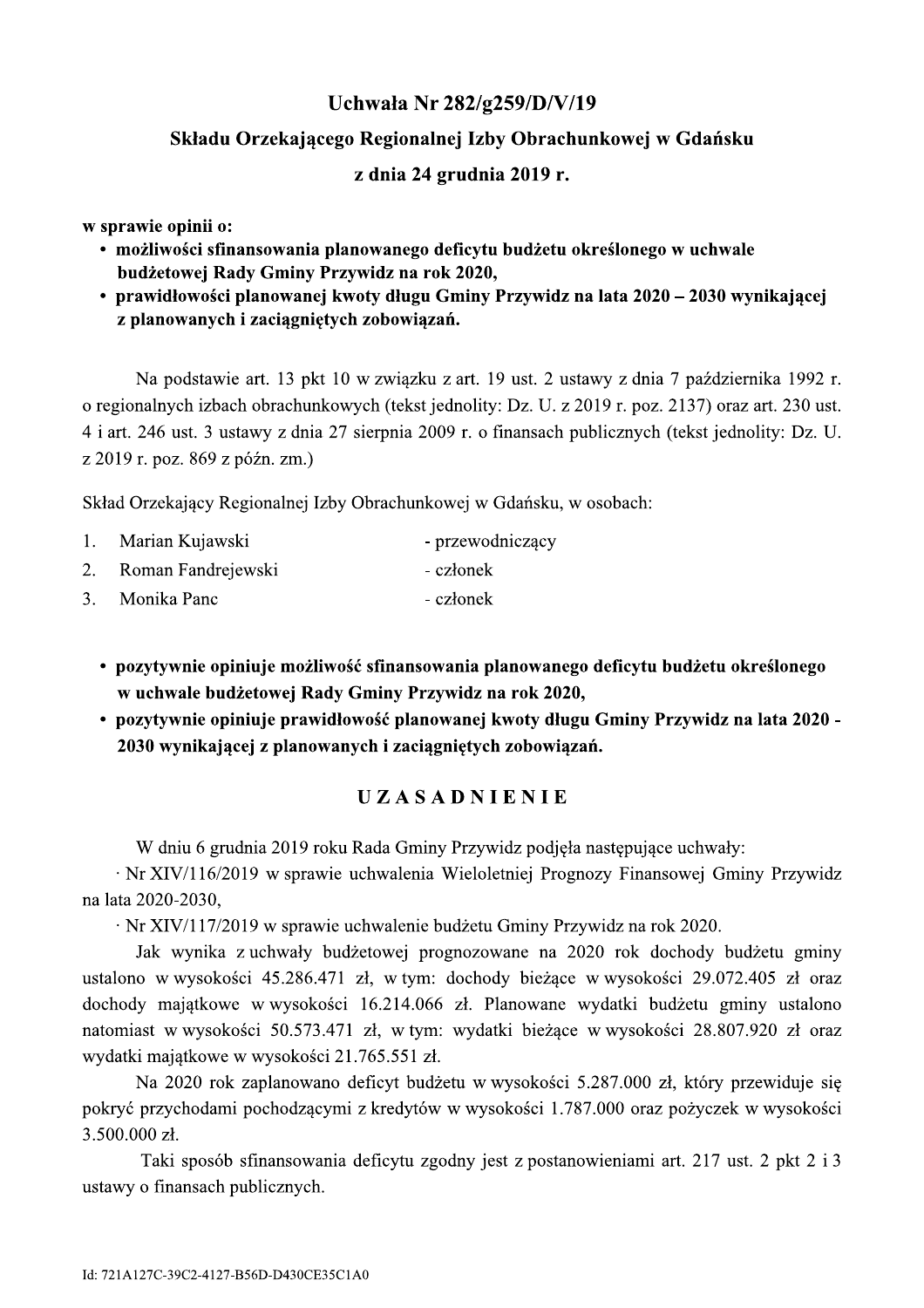Zaplanowane w uchwale budżetowej przychody w wysokości 6.818.000 zł pochodzić będą z zaciagnietych pożyczek i kredytów na rynku krajowym.

Rozchody budżetu w wysokości 1.531.000 zł przeznaczone zostały na spłaty otrzymanych krajowych pożyczek i kredytów.

Skład Orzekający stwierdził ponadto, że spełniony został wymóg określony w art. 242 ust. 1 ustawy o finansach publicznych.

Załącznikiem Nr 1 do uchwały Nr XIV/116/2019 Rady Gminy Przywidz z dnia 6 grudnia 2019 roku w sprawie uchwalenia Wieloletniej Prognozy Finansowej Gminy Przywidz na lata 2020-2030, przyjęto prognozę długu obejmującą wyżej wymienione lata. W prognozie tej określono, iż na koniec 2020 roku zadłużenie gminy z tytułu zaciągniętych zobowiązań będzie wynosiło 16.035.000 zł, co stanowić będzie 35,41% prognozowanych na ten rok dochodów budżetu.

Dokonując analizy danych zawartych w uchwale w sprawie wieloletniej prognozy finansowej, biorąc pod uwagę ciążące na Gminie Przywidz zobowiązania z tytułu zaciągniętych wcześniej zobowiązań, po uzyskaniu w roku 2020 zaplanowanych przychodów z tytułu zaciągniętych pożyczek i kredytów w kwocie 6.818.000 zł, Skład Orzekający stwierdził, że w 2020 roku wskaźnik spłat wyżej wymienionych zobowiązań wyniesie 9,52%, przy dopuszczalnym na ten rok wskaźniku spłat w wysokości 13,18%. Również w latach 2021 – 2030 wskaźnik planowanych spłat zobowiązań nie przekracza dopuszczalnych wysokości.

Wobec powyższego Skład Orzekający stwierdza, że nie zostanie przekroczony wskaźnik określony w art. 243 ustawy o finansach publicznych.

Mając na uwadze wyżej postanowiono jak w sentencji.

Od niniejszej uchwały Składu Orzekającego służy odwołanie do Kolegium Regionalnej Izby Obrachunkowej w Gdańsku w ciągu 14 dni od dnia jej doręczenia.

Marian Kujawski

Przewodniczący Składu Orzekającego